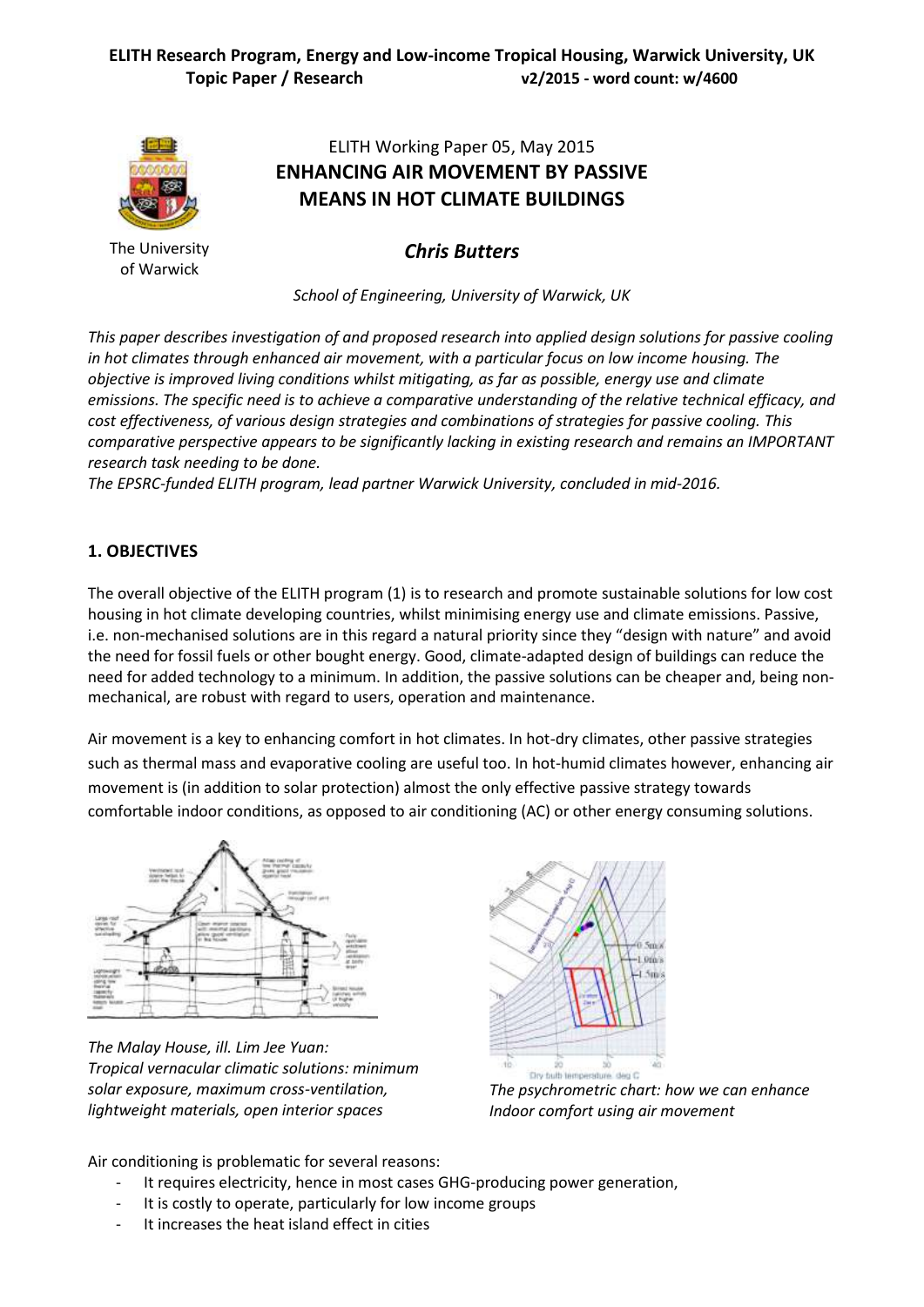- Some AC environments may contribute to less robust health **1**

AC is spreading very rapidly. To avoid increasing energy use and GHG emissions it is important to prioritise alternative, passive strategies. For cost reasons this is even more the case for *low income* groups.

Passive design principles for hot climates are well known, not least from traditional architecture in many cultures. Methods of enhancing air movement are often found in vernacular solutions. Some are relatively well researched. Vernacular solutions often apply simple technical means, using excellent evergreen principles whose effectiveness may be improved by modern means. The *comparative* effects of passive design features have been less investigated however. There are also recent developments (mainly in industrialised countries) in the field of natural ventilation design, which have been little investigated for *low cost* housing.

## **2. AREAS OF INVESTIGATION**

Low income housing in hot climate developing countries may be broadly defined in two categories. On the one hand, extremely simple housing such as one finds both in deprived rural areas and in urban slums or informal settlements. These population groups often have next to no energy amenities and very unhealthy living conditions, as well as a severe lack of public amenities. On the other hand, there are the millions who are moving to cities, often to high-rise and similar apartments of mediocre if not poor quality. It is in this new and generally upwardly mobile sector that energy amenities, as well as cars, are increasingly very rapidly and hence where there is major growth in global energy use and climate emissions. This is more widespread in our Asian partner countries China and Thailand, whereas the first category is more widespread in typical African countries such as our partners Uganda and Tanzania. However, both categories with their respective challenges are to be found in most developing countries.

Traditional buildings and town layouts in many cultures and climates illustrate excellent principles for adapting to local climate through passive design strategies; usually termed vernacular solutions, these contain many lessons for us. In hot climates, which are both of hot-dry and hot-humid type, space cooling is a key task for indoor comfort, and may be achieved in many ways. The two fundamental principles to achieve passive cooling are solar protection and maximum air movement.

In brief, the following – following the various scales of design, from urban level down to building details – are the main passive methods of enhancing indoor air flow.

### **1.Urban layout**

In all fairly dense built environments, favourable topographic localisation, street orientation, building volumes and vegetation can all be designed so as to improve local microclimates, in particular to create cooling effects, maximise urban ventilation and reduce the urban heat island effect.

### **2.Building surrounds**

Vegetation, shading, planted surfaces and water can reduce solar heating around buildings and ensure cooler air. Landscaping and adjacent structures can also be shaped to increase air movement towards and into buildings.

### **3.Built form**

Long, thin buildings facilitate cross ventilation. Building angles and curves can be used to capture air from predominant wind directions. Roof shapes, including overhangs, as well as balconies, can enhance air movement in and out of buildings, as can the building's vertical cross-section. Buildings raised above ground enable cooling through the floor. Raised floors or cantilevers also create shaded space where cooler air may be obtained. Courtyards, "corridors" or buildings split into two wings may provide a cool air draw. Outdoor or semi-outdoor spaces can be designed for functions that produce unwanted internal heat loads such as kitchens and laundry areas.

### **4.External openings**

Openings, especially in hot-humid climates, should be generous, in principle larger on the leeward side, and flexible. Diagonals are advantageous, as are top, bottom and corner openings, as are ventilated roofs and openings in floors raised above ground level. Various forms of ribs and wing walls at openings - vertical,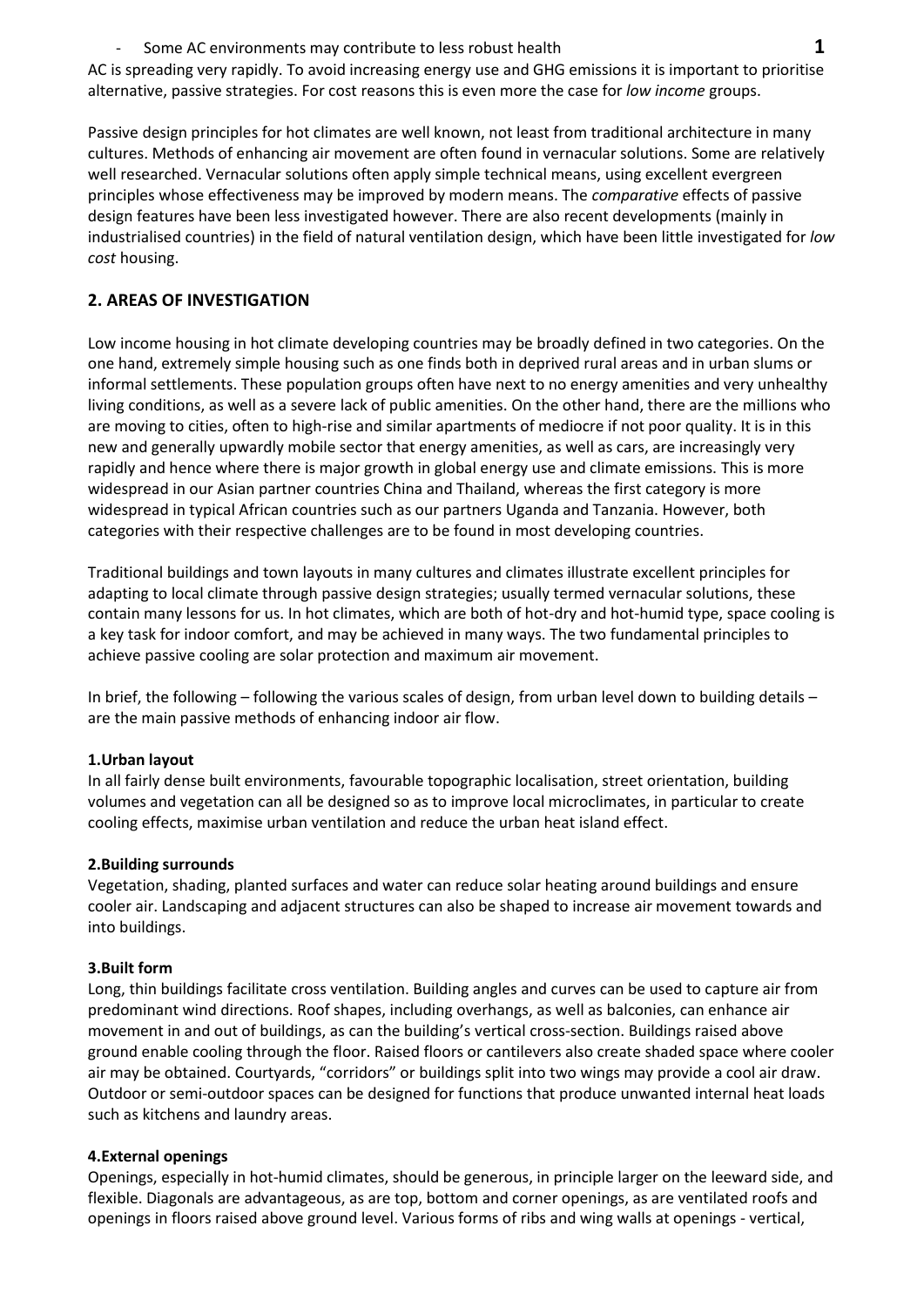horizontal or angled - can help to direct air flows towards openings. Good detail design of the openings and fenestration can enhance air movement.

### **5.Internal layout**

Internal walls as well as furnishings hinder cross ventilation. Hence it is best to have as open a floor plan as possible. Opening partitions or permeable constructions can be used; there is room for design innovations in this area. Traditional Japanese architecture provides a good example; though naturally, permeable partitions preclude acoustic insulation between rooms where this is needed.

### **6.Passive ventilation and stack effect.**

Wind catchers, cowls, solar chimneys and similar devices enhance air movement into and/or extraction from buildings. Stack effect being proportional to stack size, this is in practice partly a cost issue. In multistorey buildings stairwells can be used and, in larger buildings, atriums. However, stack effect is least when most needed (smallest pressure differences on hottest days). Stack effect is proportional to building height, hence somewhat less useful in low-rise low income buildings.

### **7.Fan assist**

There is a "grey area" between active and passive strategies. In this context we choose to include very simple mechanical solutions such as ceiling fans (and simple roof mounted turbines), firstly since one often cannot ensure adequate comfort in the hottest climates with passive means alone; secondly because fans are robust, cheap, effective, universally available, and consume little energy.



*There are more options available to designers for passive cooling in hot-dry climatic zones than in the hot-humid tropics (ill.: Butters)*

# **3. EXISTING KNOWLEDGE AND RESEARCH**

There is extensive literature on vernacular solutions, as well as a large body of more recent research into passive cooling designs and technologies. A broad literature survey suggests that although many of the above solutions have been investigated and applied in modern variants for buildings in higher cost brackets or in higher income countries, there has been less focus on low cost contexts. Research into natural and hybrid ventilation solutions, for example, has seen big advances in recent years, however most commonly applied for large offices and similar buildings.

Further, few researchers have investigated the *comparative*, or *cumulative*, effectiveness of different strategies. The effect of one specific cooling feature such as a solar chimney or a wing wall may reduce or even counteract the effect of others applied to the same building. One solution may be twice as effective as another in particular contexts. This is a key knowledge gap. Designers therefore lack guidance as to which strategies to prioritise. They may incorporate ones which are the most expensive, or even ones that have little more than cosmetic effect. It is popular to propose design features and "bioclimatic architecture" that appears to be environmentally favourable but may lack scientific justification.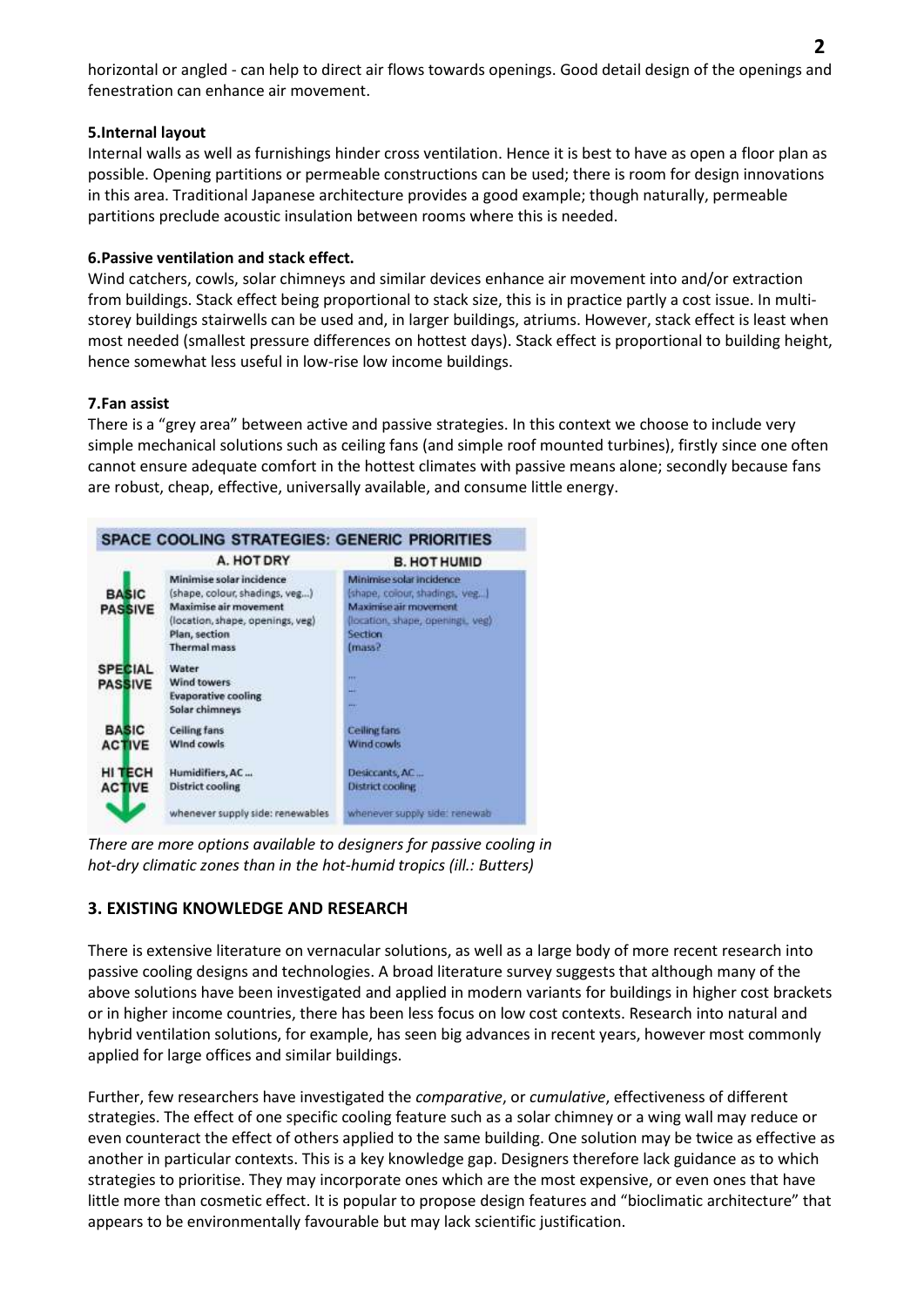In addition to investigating the *relative* functional efficacy of the various passive strategies, it is important to investigate how their *costs* compare both with each other, and to that of active cooling technologies. If, for example, active cooling can be provided using renewable energy, at a favourable cost, the supply-side approach may be preferable to the passive demand-side options.

Broadly speaking, existing research and publications fall into four categories:

- Serious "classics" of climate-responsive design and engineering McHarg, Szokolay, Givoni, Olgyay and others (2), much of it dating back several decades, containing essential knowledge that has often been sadly overlooked,
- General handbook-type literature on ecological and passive design, including studies of vernacular solutions; these sources are often useful, but unspecific and lacking both in detail and in resultoriented documentation,
- Highly specialised scientific papers on particular themes of passive climatisation, such as solar chimneys, evaporative cooling, etc., often considering only one technique in isolation,
- Papers concerned with scientific methodology, measurement techniques, theory of heat transfer, CFD modelling, etc., some of which are also very theoretical and specialised in scope.

Available literature addresses both hot-dry and tropical climates, both industrialised as well as developing countries. There is a considerable body of research and expertise in Asia, including in our two partner countries China and Thailand; less in Africa where our two other partners Uganda and Tanzania are located.

As noted, amongst the scientific publications there appear to be few efforts to compare the *relative costs or relative effectiveness* of different passive solutions. A few brief examples.

A study of window configurations and cross-ventilation from Reunion found that "the comparison of the indoor air temperature shows a gap of more than 1.5 ◦C between the cross-ventilated dwelling and the other one" (3). But the question remains: in a building where one can open all windows and maximise cross ventilation, is it useful to *also* add other features, such as wing walls, or a stack effect chimney; or might those have *greater* effect that that of the openings?

Similarly, a study of reflective roof covering for solar protection notes that "the difference between the surface and ambient temperatures was as high as 50C with highly absorptive (low-albedo) dark roofs whereas the difference was as low as 10C with less absorptive light coloured surfaces" (4). But vegetation and green roofs are alternative strategies to the same effect. A Hong Kong study notes that "the woodland canopy could reduce 300Wm−2 energy flux into the substrate" (5). But is a green roof – expensive though having other advantageous qualities – more, or less, effective than high reflectance coverings? Which choice is best, and where?

A further question is whether passive strategies can provide conditions that are *acceptable* at peak hours or *in extreme conditions*. Many studies dating back to Szokolay and others (6) show that indoor air movement, normally best kept below around 1,0 m/s, can extend the comfort zone by around 3 degrees C. But air movement well above 1 m/s can be positive in extreme conditions, as suggested in another paper: *"*very intense at rates of 12500 and 18500 kg/h ... desirable only in high temperature conditions to reduce thermal discomfort*"* (7).

There appear to be few studies about potential benefits of moving functions such as washing and cooking facilities, which produce much unwanted internal heat, to semi-outdoor spaces such as covered verandas.

Many studies are theoretical and computational, with little reference to or feedback from applied solutions. In addition, the technical considerations alone are insufficient; it is well recognised that *nontechnical* factors, including cultural and behavioural ones, often exert a profound influence and render theoretical studies somewhat irrelevant. This is emerging strongly in European post-occupancy experience with recent "passive" and low energy buildings (8, 9).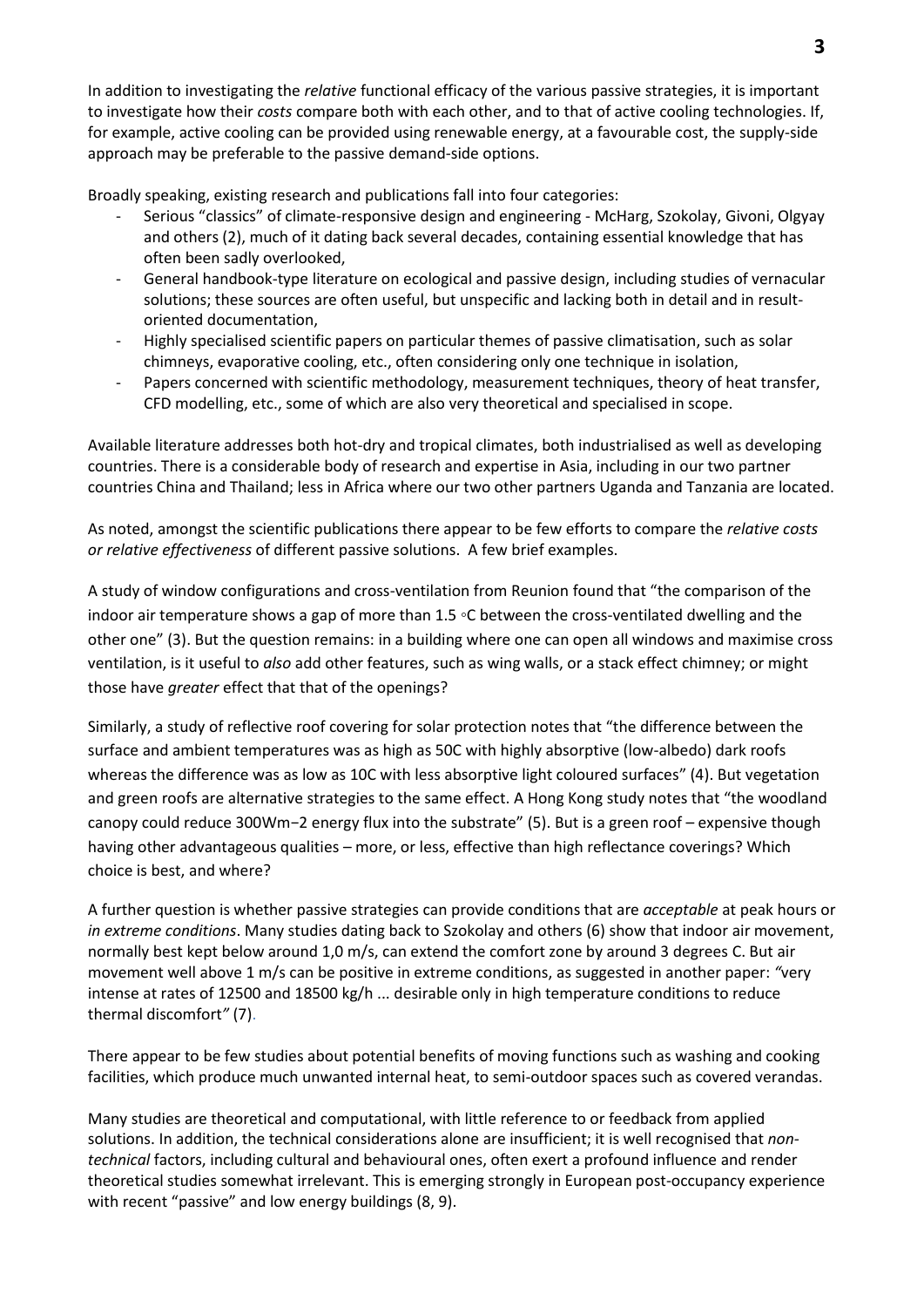### **4. EXISTING HOUSING**

Retrofitting of existing buildings is a large field. Several hundred million people live in very poor housing today, both peri-urban slums, poor quality urban apartment blocks, and in deprived rural areas. Most are likely to be there for a long time to come. Simple measures for very significant upgrading can, in addition, be inexpensive. The World Bank "Cool Roofs" project in India applied the extremely simple measure of painting the roofs of several thousand slum dwellings white, resulting in indoor temperatures being lowered by several degrees. This demonstrates an extremely simple and cost-effective approach which improves living conditions with no special cooling technology at all, nor indeed need for research! (10).



**SUSTAINABLE STRATEGIES** 

*Enhanced stack effect ventilation: natural and hybrid ventilation is now used in an increasing number of modern projects. The Global Ecology Center, Stanford USA. (ill. Brianna Thompson) Principles for maximising air movement*



The challenges in the field of refurbishment are partly of a technical nature, but equally about effective *organisation, financing and delivery*. Processes should be participatory and "enabling" rather than topdown. In the case of our primary target, low income groups, a key goal is enhanced quality of life including comfort, health and security. These groups have very few amenities and consume extremely little energy and resources. In many cases, improvements will require somewhat *more* energy, technology, and costs; only in some may it also be able to offer *reductions* in energy consumption or climate emissions.

### **5. MODELLING AND FIELD STUDIES**

The research discussed here is principally that of *building design*. The objective is to identify and promote solutions that are favourable in terms of cost and practicality. For example, wind chimneys are better if larger, but more expensive. Openings depend on user behaviour. Permeable or movable interior partitions may be effective but impractical due to factors such as noise, privacy and security. The ultimate goal is lowcost building design that eliminates the need for mechanised climatisation. Given a low-cost agenda, it is important to note that the objective is to identify, not ideal solutions, but *simple, cheap and practical* ones.

Work with housing involves engaging typical households over extended periods of time in order to test various simple physical improvement measures. Importantly, by working with existing settlements, *behavioural* measures can be included. In addition, the effectiveness of behavioural interventions could be compared with the effectiveness of purely physical ones. Surveys, refurbishment proposals, field tests and follow up can be based on existing buildings, containing real households. This would simultaneously be preparing a potential base for onward dissemination. Such a program would also offer avenues for involving schoolchildren and women; as well as useful "hands on" field work for researchers and students. The link between physical and social sciences offers another significant benefit.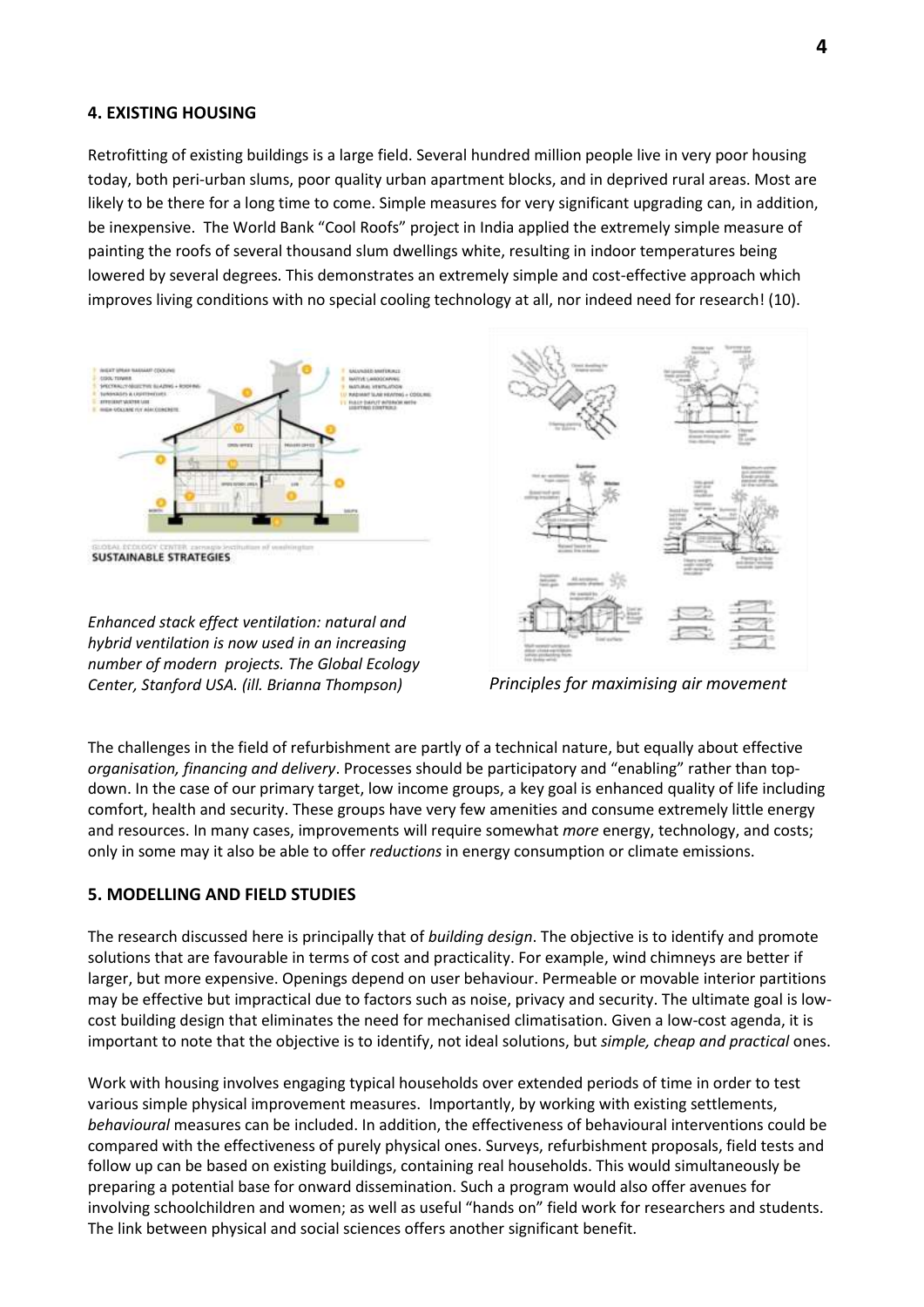Some of the above themes can be effectively studied by theoretical means and modelling. However, field investigation and testing is normally essential. A survey of research and best practice can determine which parameters can usefully be studied theoretically, which could use existing buildings, and which require a pilot facility and field tests. Solutions for enhanced air movement can be tested using relatively simple pilot buildings. Field measurements can be relatively simple. *Outdoor* conditions including temperature, humidity and air velocity need to be logged, however the "bottom line" is, simply, how much effect passive air movement measures can accomplish, in hot conditions, compared to a building without them.

Logging *indoor* conditions can be onerous, but the measure of "success" is again, simply, reduced indoor temperature and increased air movement (plus arguably RH) compared to a base case. Measuring interior air velocity is important because it can provide a comfort effect corresponding to several degrees lower temperature; and to test which opening and partition configurations are most effective.

A test facility may be a simple structure composed of lightweight panels or heavier elements that can be easily rearranged to configure different openings, interior partitions, roof vents, overhangs and raised floors. In addition, lightweight mock-up additions can simulate exterior features such as awnings, breeze catchers and wing walls. This enables one to test both single strategies as well as synergic effects and to what extent a combination of several passive features could provide sufficient cooling to render added active technology unnecessary. Comparisons can thus be on three levels: with individual passive measures; with various combined passive measures; with and without fan assist. In view of the nature of the research question – only evaluating the *relative effect* on air movement of different strategies and configurations – the tests may be relatively simple.

For hot-dry climates, thermal mass needs to be considered too. The test facility should have a *generality* making it relevant for typical simple housing. One would primarily address relatively exposed locations, ranging from rural to quite open town streets; dense urban contexts are less favourable for passive ventilation both since air movement is often hampered, and since available air is often polluted.

Field testing and measurement is often complex and expensive. It may be noted - as a generic issue in energy research - that *detailed and exact* measurements are sometimes of limited value since nontechnical factors such as common construction deficiencies, user behaviour or even interior furnishings may have effects of greater significance than marginal technical improvements.

There are at least two significant limiting conditions to applications of passive climatisation. Firstly, one must consider *extreme or "peak" conditions* and what response is appropriate when passive solutions (including fans) *are not* sufficient. The scenario is that of health threatening conditions, their intensity and frequency – especially in hot urban environments. Strategies may be technical or other. The solution of ensuring sufficient mechanical cooling equipment in every building is clearly expensive; and in practice *unattainable* in low income situations. Another not uncommon approach is civic/political; for example opening subways for homeless people on extremely hot nights (Paris) or providing emergency follow up services to elderly people during heat waves (UK?).



*The Urban Heat Island: growing energy use, climate emissions, heat stress and mortality*



*Vanse School, Norway: natural ventilation (Bernoulli effect roof), GAIA architects*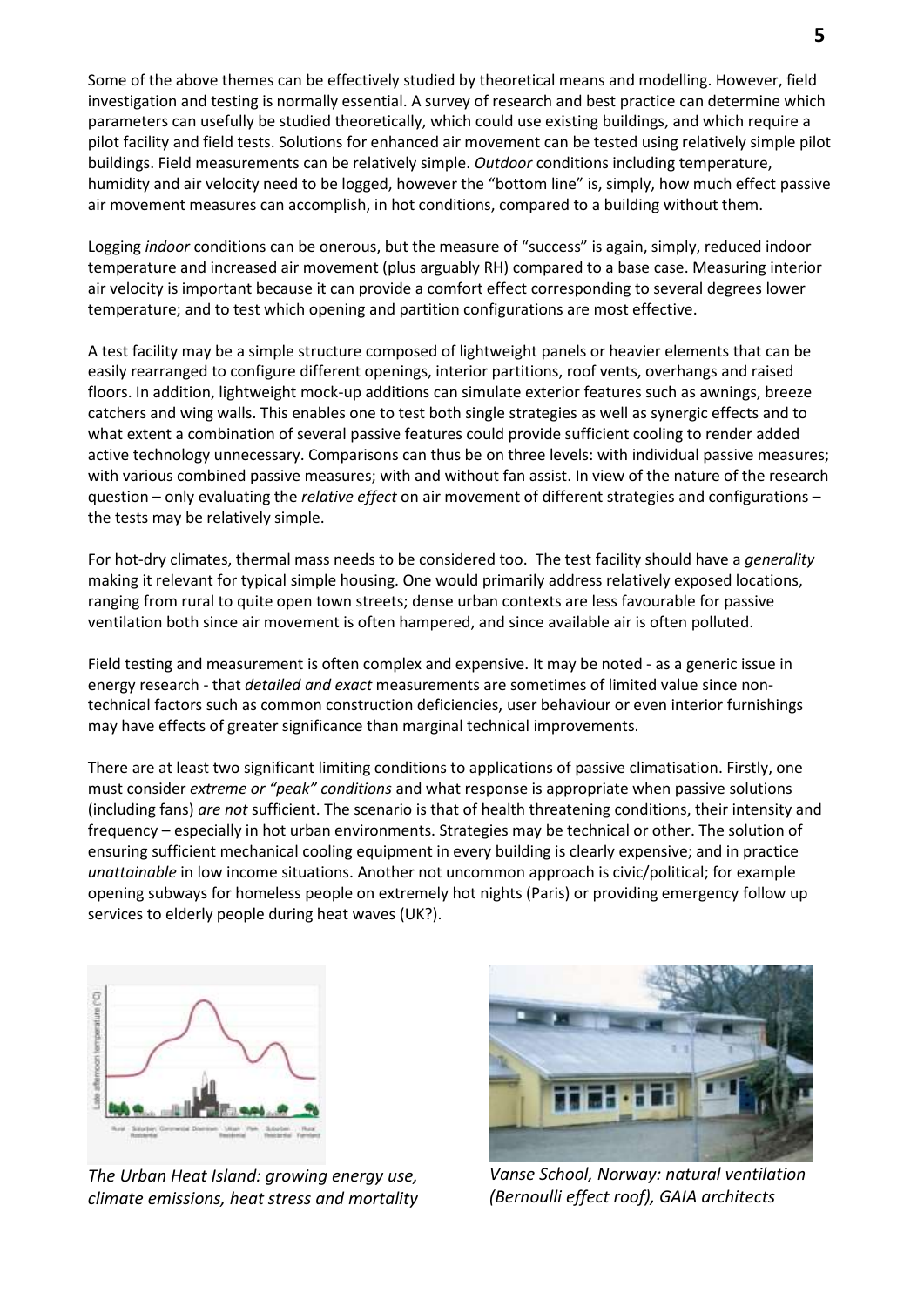Secondly, in contexts where passive solutions are insufficient for *a significant part* of the year, users are likely to gravitate in future towards active solutions such as AC which provide full "cover" of comfort needs. But since the use of AC implies closing all apertures, this implies a flexible building design. To cater to this limitation, solutions must be sufficiently versatile to cater to *both* modes of operation.

### **6. PRIORITIES FOR PASSIVE COOLING?**

There is a useful diagram in the USDOE guidelines for ventilation, where the very first question is: can the brief be solved with natural ventilation? If the answer is "no", one proceeds to mechanical solutions. The priority question, clearly stated, is to examine *passive design solutions first* as a priority wherever possible. As noted there seems to be a lack of priorities selection and comparative analysis in the existing knowledge base. We propose a simplified approach to this key question. Following the DOE example, initial questions will be as follows in a process of elimination when deciding on designing for enhanced air movement. This comes in addition to obvious steps such as reducing solar gain to a minimum through building orientation, roof overhangs, reflective roof surfaces etc.

- 1. General local climate: are significant local breezes available? If yes, then:
- 2. Specific site and building typology: will significant local breezes be available? If yes, then:
- 3. Specific building: will a relatively open plan and facades be functionally practical? If yes, then:
- 4. Specific users: can user friendly i.e. user operated solutions be applied? If yes, then:
- 5. What design features can be included (at x cost) to enhance air movement? ... etc.

In the case of very hot *and humid* climates, "no" answers along the above path will almost automatically point the designer towards *active* solutions. The next question may then well be, not "what is the most energy efficient active cooling technology?" but rather: "can this cooling need best be solved at the individual level or at macro scale?" This issue of individual versus urban scale energy solutions is largely overlooked in the research – just as it was until recent times in the cold climates of Europe. The field of district energy solutions is discussed by us in (x).



*Grando School, Burkina Faso: earth blocks, passive cooling, source: Patti Stouter*

# **7. CONCLUSIONS**

In hot climates, energy use and climate emissions are increasing fast. Low income groups however have few amenities and poor conditions of health and comfort. There is a great potential for enhancing passive (and fan assisted) air movement design in low cost housing. This can include both new and existing housing. An important proviso is that in the case of low cost housing, this may entail *more, not less*, use of resources, the payoff therefore to be measured in terms of *avoided future impacts* (compared to BAU), not necessarily absolute reductions, in energy use or GHG emissions.

In contrast to much current research that focuses on specialised aspects and solutions, a key objective must be to achieve a comparative assessment ranking the effectiveness and practicality of the various possible strategies for passive design. The research should have a firm orientation to existing construction practices. It can provide important policy advice and sustainability guidelines, as a step towards building regulations for housing design.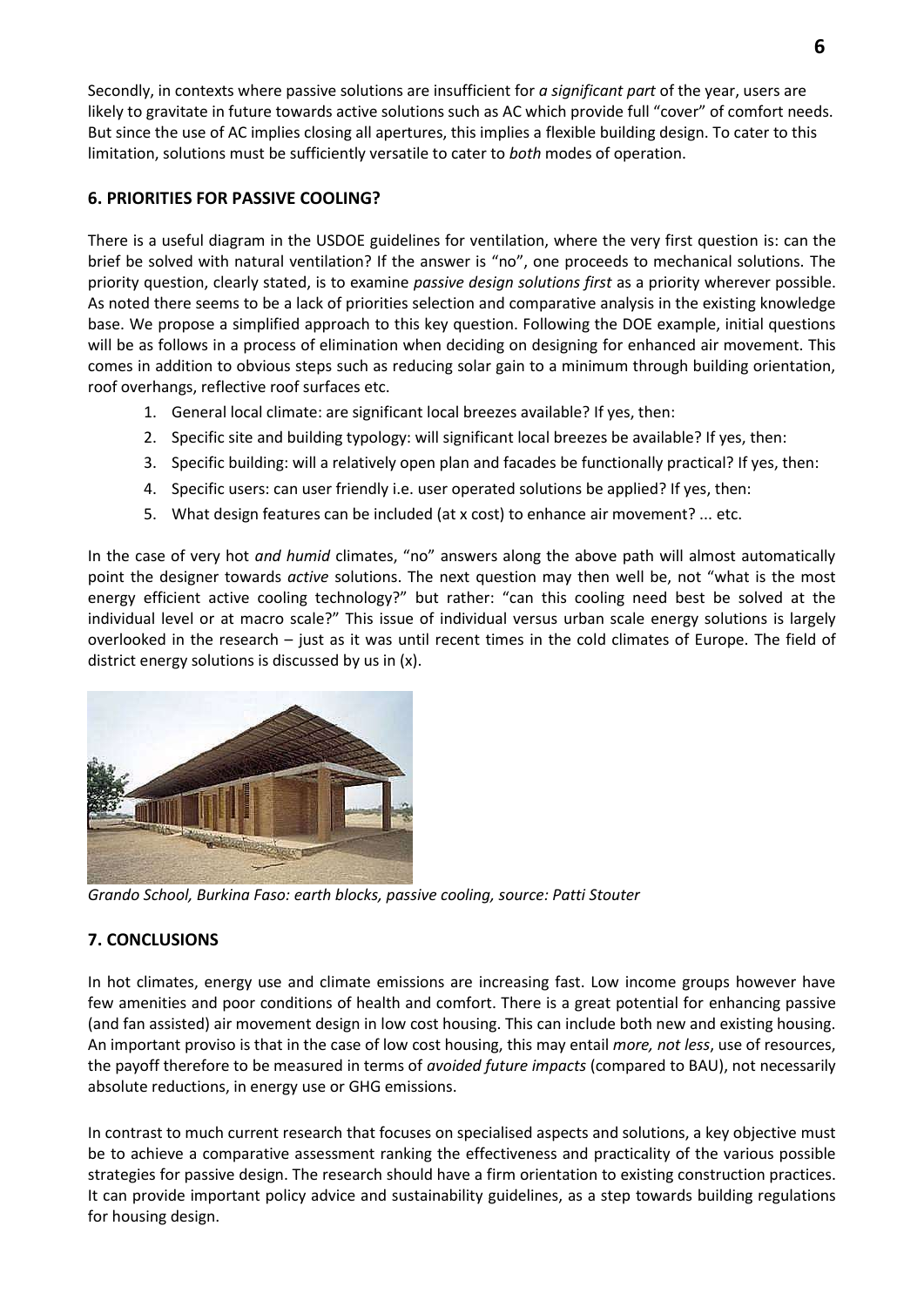Advances in knowledge and application of these passive strategies in low cost housing (both new and retrofit) would further the following goals:

-avoided climate impacts compared to increased future use of active solutions such as AC -avoided future increases in energy use in the low income housing sector

-avoided costs for both equipment installation and energy purchases in the low income sector -reduced urban heat island effect

-reduced dependence on unreliable energy supply systems in developing country situations -promotion of new variants of culturally adapted vernacular traditions

Results will also have wide relevance for other building types. A key objective should be to link the research to existing initiatives, public bodies and other actors in housing provision, so as to achieve wide dissemination through publication, trainings and higher education.

#### **8. PRELIMINARY REFERENCES**

A very large body of research is available in journals such as *Energy and Buildings, Building and Environment, Building Research Information, Renewable Energy*, etc, as well as in a number of books. A full literature overview is not provided here nor fully standardised bibliography. Some items of note are as follows.

[1] ELITH: See [www.elith.eng.cam.ac.uk](http://www.elith.eng.cam.ac.uk/) The Energy and Low-Income Tropical Housing Project ELITH is co-funded by the UK Department for International Development (DFID), the Engineering & Physical Science Research Council (EPSRC) and the Department for Energy & Climate Change (DECC), for the benefit of developing countries. Views expressed are not necessarily those of DFID, EPSRC or DECC. Grant number: EPSRC EP/L002604/1.

[2] McHarg, Ian. *Design with Nature*. 25th Anniversary Edition, Wiley 1995.

[2] Givoni, Baruch. *Passive and Low Energy Cooling of Buildings*. Van Nostrand Reinhold, New York, 1994;

[2] Givoni, B. *Climate Considerations in Building and Urban Design*. Van Nostrand Reinhold, New York, 1998

(2) Olgyay, V. *Design with Climate, Bioclimatic Approach to Architectural Regionalism*. New and expanded edition, Princeton 2015.

[2] Szokolay, S. *Heating and cooling of buildings*, in: H.J. Cowan (Ed.), Handbook of Architectural Technology, Van Nostrand Reinhold, New York, 1991.

[2] Baker, N. et.al., 2001. *Climate Responsive Architecture: A Design Handbook for Energy Efficient Buildings*. Tata McGraw-Hill Publishing Company Limited, New Delhi.

[2] Ingersoll T G.et al., 1975. *Climatic Design in Manual of Tropical Housing and Buildings*. Orient Longman, New Delhi

[2] Santamouris, M., (ed.) *Advances in passive cooling*. Buildings, energy, solar technology. 2007: Earthscan.

[3] François Garde, Laetitia Adelard, H. Boyer, C. Rat, *Implementation and experimental survey of passive design specifications used in new low-cost housing under tropical climates*, Energy and Buildings 36 (2004) 353–366

[4] P. Berdahl, S.E. Bretz, *Preliminary survey of the solar reflectance of cool roofing materials*, Energy and Buildings 25 (1997) 149–158.

[5] C.Y. Jim, S.W. Tsang, *Ecological energetics of tropical intensive green roof*, Energy and Buildings 43 (2011).

[6] S.V. Szokolay, *Heating and cooling of buildings*, in: H.J. Cowan (Ed.), Handbook of Architectural Technology, Van Nostrand Reinhold, New York, 1991, pp. 323–365

[7] Chris J. Koinakis, *The effect of the use of openings on interzonal air flows in buildings: an experimental and simulation approach*, Energy and Buildings 37 (2005) 813–823